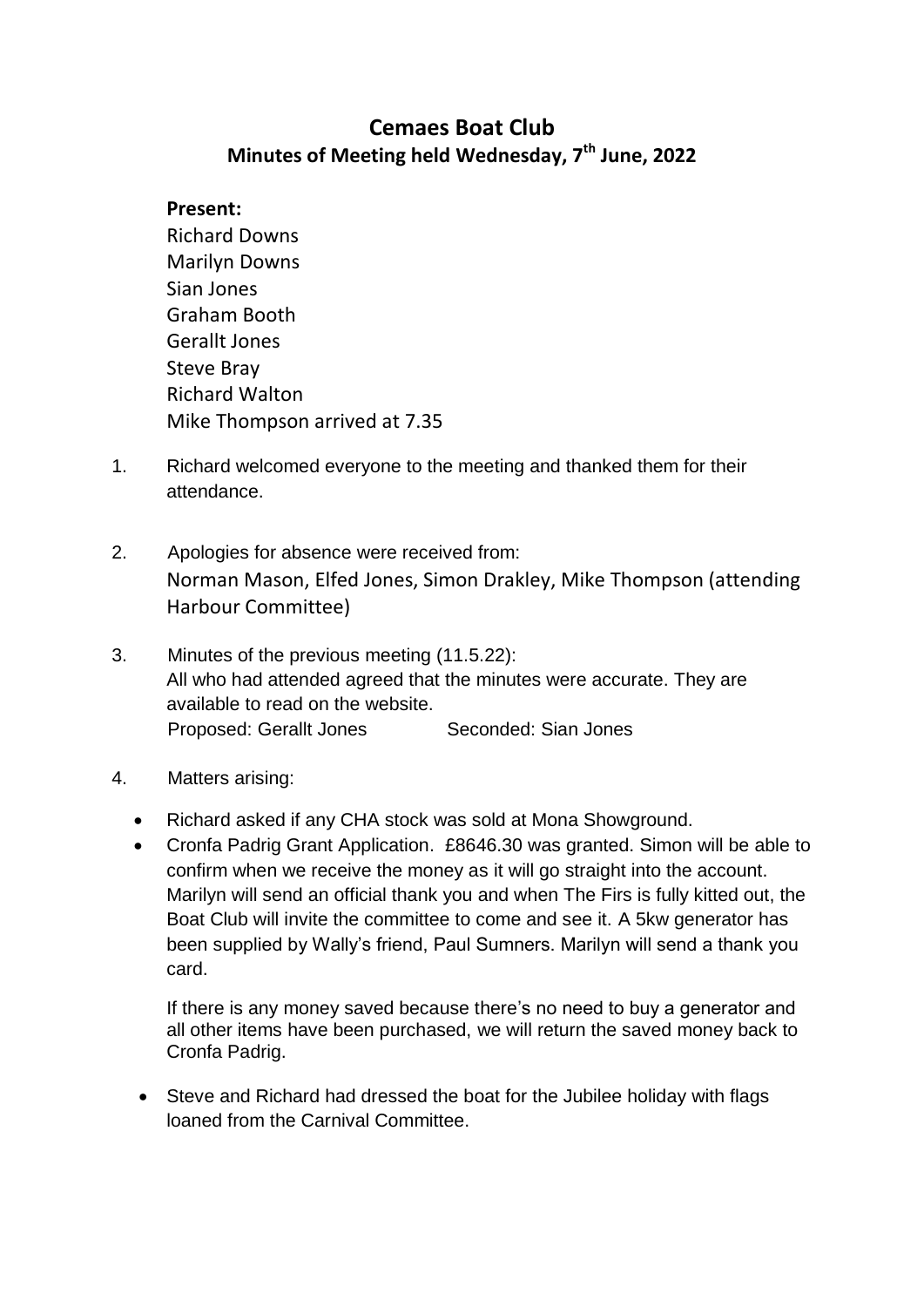5. Treasurer's Report:

The last financial report received was at the AGM. (31.3.2022 £2,230.58).

Marilyn gave the meeting a breakdown of all the monies received at the Dilwyn Morgan event for tickets, raffle and donations. It was a combination of cash and cheques. Additional payments were made via bank transfer, which will need to be subsequently checked by Simon.

Marilyn will give these accounts to Simon so that he can keep it for his records.

The evening was supported financially through the Local Giving Magic Grant of £500 that was awarded in 2021 and the Nos Allan Fach group of the Welsh Arts Council.

This meant that the cost of the Speaker Dilwyn Morgan and the purchase of a portable microphone were covered.

An overall profit of £537.40 was made.

Marilyn has also applied for another £500 Magic Grant and this has been awarded so that the Boat Club can organise a Beach Events Day.

6. Boatswain's Report:

A team of volunteers washed down the boat. It was dressed with bunting borrowed from the Carnival Committee by Steve and Richard on Friday 3<sup>rd</sup>. A small boat close to CHA could possibly cause damage with the outboard and a request has been made that this is considered by the Harbour Committee.

7. Secretary's Report:

Marilyn reported that the Dilwyn Morgan event was very successful and a number of new members had been signed up which achieved the main aim of the evening.

We also raised some funds and hopefully the bank balance is now healthier. Dilwyn is promoting the boat and Gerallt played an extract from Radio Cymru on 1<sup>st</sup> June where Dilwyn was talking about the history of Charles Henry Ashley. It was agreed that we should keep in touch with Dilwyn and ensure that he is invited to come for a sail on CHA as this will benefit the publicity for the Club.

Richard thanked Mike Thompson and Gerallt for their input on the night. It was agreed that we could repeat a similar event again next year. The Harbour would be another good venue where a different section of the community would be reached. This might attract younger members.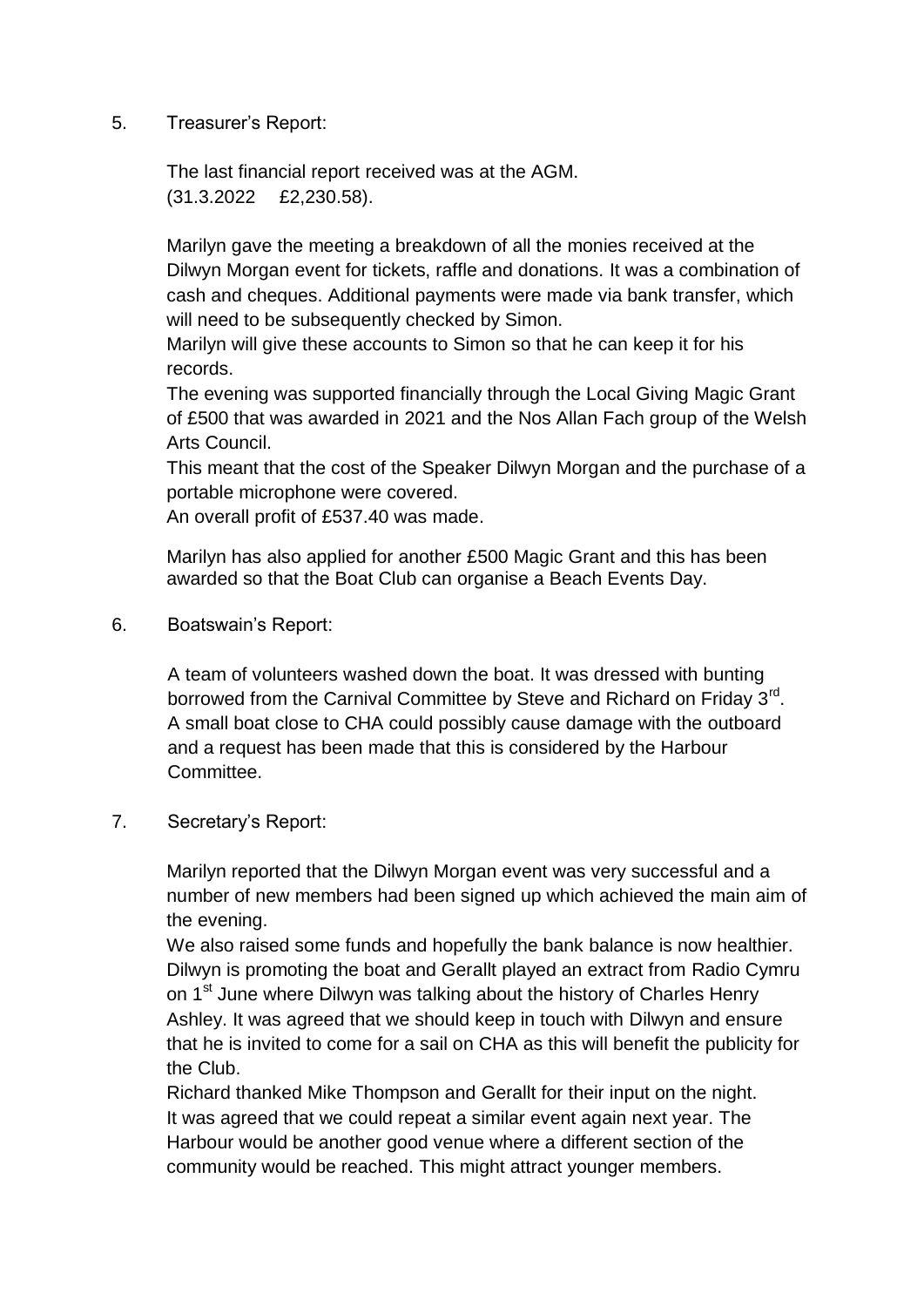Marilyn reported that we were supposed to use some funds awarded from Magnox for life jackets and radios. Magnox had given the Boat Club a grant of £550 which was supposed to be matched funding giving us a total spend of £1,100.

£122.34 has been spent on the purchase of walkie talkies. However, the supposed purchase of new lifejackets hasn't happened because of Covid and lack of stock/supplies due to Brexit.

A discussion took place about the need to replace lifejackets (Seago Seaguard approx. £60), the missing hand held radios (approx. £250-300), replacement flares (approx. £100) and a First Aid Kit (approx. £30). It was agreed that Marilyn should source the lifejackets as indicated on the original grant application and if any money is still available, purchase the additional safety equipment.

Marilyn has sent a reminder email to members who have not yet re-joined.

8. Membership Secretary's Report:

Sian had reported that membership numbers were:

Full members 33 Friends 9 1 day sail 1

Total 43

Mike Thompson raised the possibility of issuing membership certificates once people had joined.

9. Website / Facebook Report:

Marilyn is able to monitor the sailing bookings and cancel or confirm as necessary. The crew list is easy to send to the named coxswain. Communications are backed up with Facebook notices and Simon now has Admin access as well as Marilyn. We have to rely on all who have signed up to monitor the website as it is too difficult to send emails to individuals.

- 10. Future events:
	- Lifeboat Day August  $14^{th}$ Steve Bray reported that the RNLI have asked that if we have a CHA stall, we either pay their charge or give them a contribution. Steve and Gerallt offered to assist with a stall. Mike will liaise with the vicar about blessing the boat. The Boat Club will give a donation to the RNLI.
	- Summer Event Beach Events Day on Saturday,  $20^{th}$  August. It was suggested that CHA could be beached on the far side so that the public could look at her. High water is at 18.08 on that day and CHA could then be